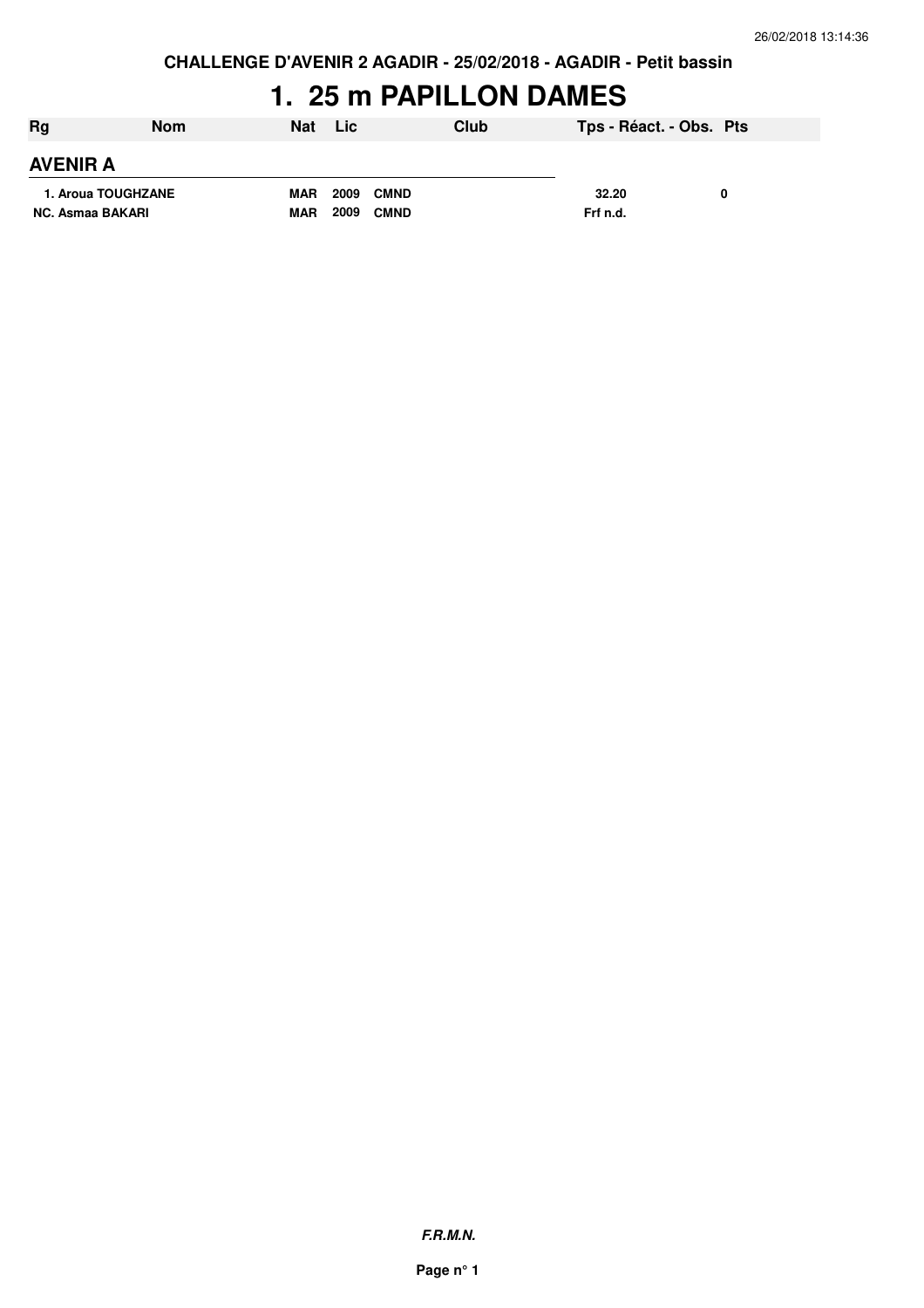### **2. 25 m PAPILLON MESSIEURS**

| Rg                            | <b>Nom</b> | <b>Nat</b> | Lic. |             | Club | Tps - Réact. - Obs. Pts |   |
|-------------------------------|------------|------------|------|-------------|------|-------------------------|---|
| <b>AVENIR A</b>               |            |            |      |             |      |                         |   |
| <b>1. Ziad BOUCHIKHA</b>      |            | <b>MAR</b> | 2009 | <b>CMND</b> |      | 22.44                   | 0 |
| 2. Adam IDHSSAIN              |            | <b>MAR</b> | 2009 | <b>CMND</b> |      | 30.44                   | 0 |
| 3. Reda ERROUKHOU             |            | <b>MAR</b> | 2009 | <b>CMND</b> |      | 30.74                   | 0 |
| 4. Ismail BELHAJ              |            | <b>MAR</b> | 2009 | <b>CMND</b> |      | 30.97                   | 0 |
| 5. Ahmed Amine LOUBI          |            | <b>MAR</b> | 2009 | <b>CMND</b> |      | 34.14                   | 0 |
| <b>NC. Ali IDRISSI KHALDI</b> |            | <b>MAR</b> | 2009 | <b>CMND</b> |      | Frf n.d.                |   |
| <b>NC. Yahya EL OUAHABI</b>   |            | <b>MAR</b> | 2009 | <b>CMND</b> |      | Dsg NI                  | 0 |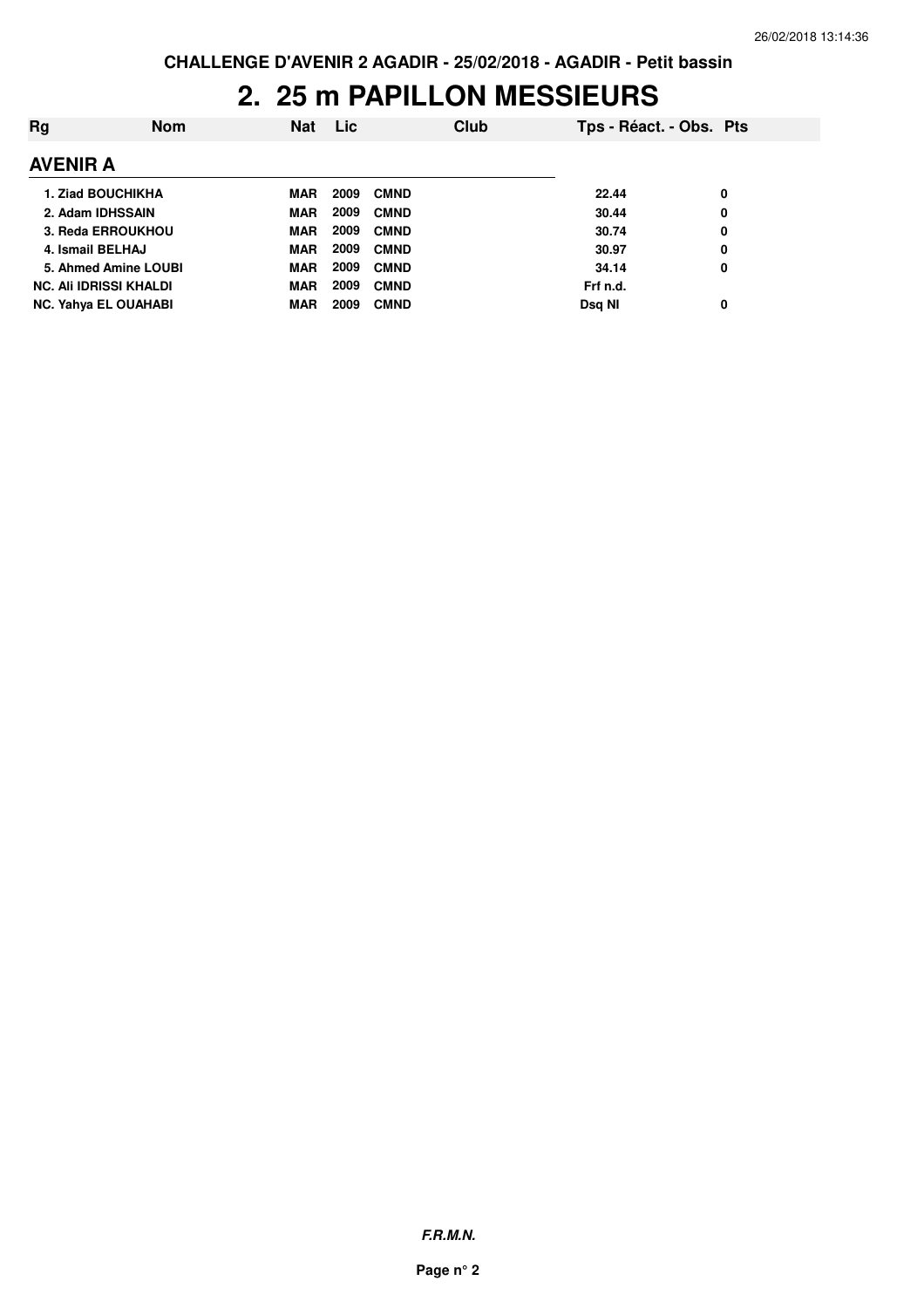### **3. 25 m NAGE LIBRE DAMES**

| Rg              | <b>Nom</b>                     | <b>Nat</b> | Lic  | Club           | Tps - Réact. - Obs. Pts |   |
|-----------------|--------------------------------|------------|------|----------------|-------------------------|---|
| <b>AVENIR B</b> |                                |            |      |                |                         |   |
|                 | 1. Israe AMROUNE               | <b>MAR</b> | 2010 | <b>ASAMIN</b>  | 25.88                   | 0 |
|                 | 2. Manal EL AISSARI            | <b>MAR</b> | 2011 | <b>ASAMIN</b>  | 27.30                   | 0 |
|                 | 3. Yasmine EL KADIRI           | <b>MAR</b> | 2011 | <b>ASAMIN</b>  | 29.91                   | 0 |
| 4. Rihab HINDI  |                                | <b>MAR</b> | 2011 | <b>ASAMIN</b>  | 30.24                   | 0 |
|                 | 5. Maroua DAOUDI               | <b>MAR</b> | 2010 | <b>MOOV UP</b> | 30.44                   | 0 |
|                 | <b>6. Abir BAQQALI HASSANI</b> | <b>MAR</b> | 2010 | <b>MOOV UP</b> | 30.52                   | 0 |
|                 | 7. Saloua FATIH                | <b>MAR</b> | 2010 | <b>ASAMIN</b>  | 30.96                   | 0 |
|                 | 8. Aatae LAGHMARI              | <b>MAR</b> | 2010 | <b>MOOV UP</b> | 31.10                   | 0 |
|                 | 9. Mariam DIDOUCH              | <b>MAR</b> | 2010 | <b>ASAMIN</b>  | 31.50                   | 0 |
| 10. Nour LAQTIB |                                | <b>MAR</b> | 2010 | <b>MOOV UP</b> | 31.62                   | 0 |
|                 | 11. Meryam BENKHADDAH          | <b>MAR</b> | 2010 | <b>ASAMIN</b>  | 33.95                   | 0 |
|                 | 12. Narjis EL KADIRI           | <b>MAR</b> | 2011 | <b>ASAMIN</b>  | 37.32                   | 0 |
|                 | <b>NC. Marwa OULEDDAHHOU</b>   | <b>MAR</b> | 2010 | <b>ASAMIN</b>  | Frf n.d.                |   |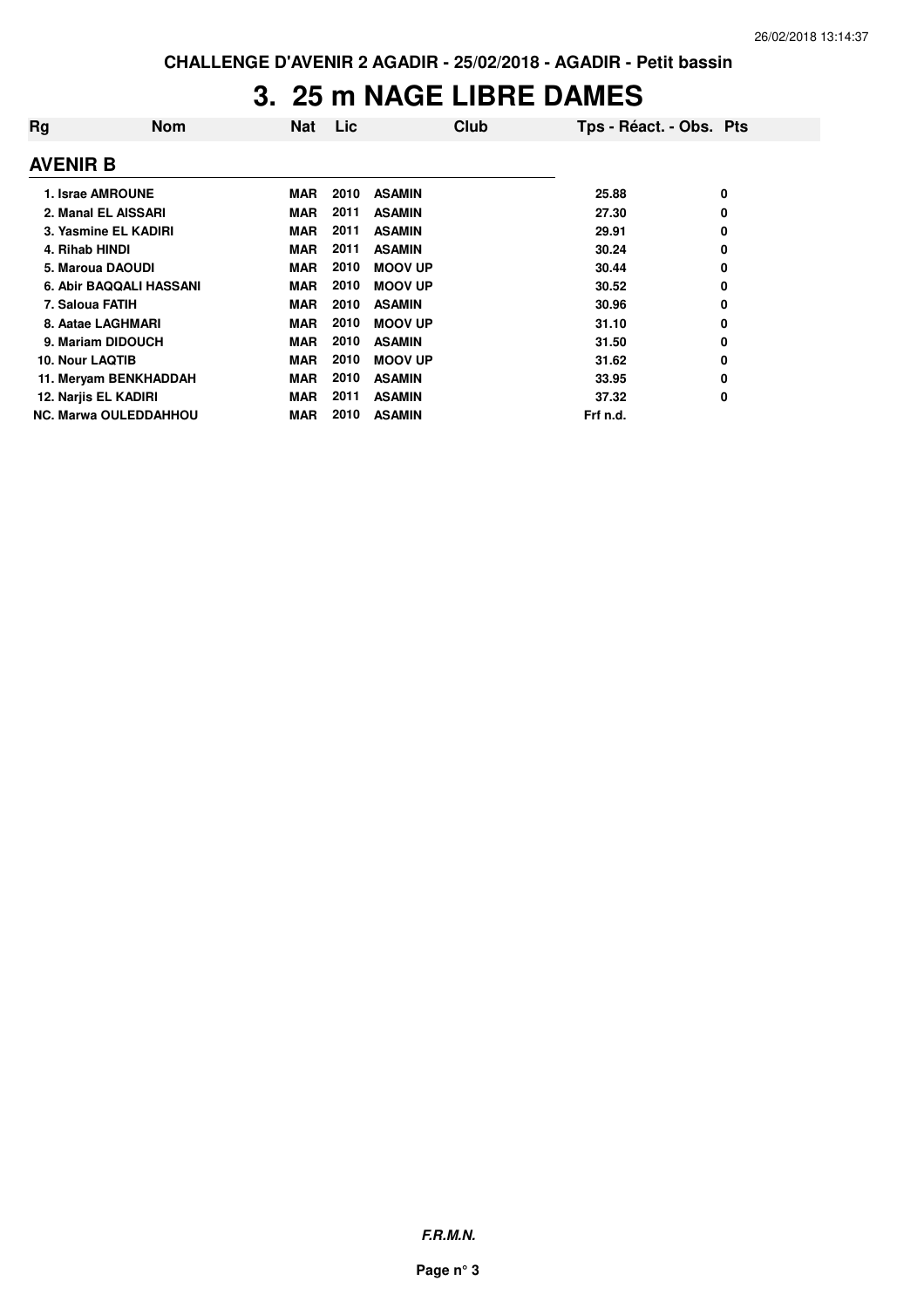# **4. 25 m NAGE LIBRE MESSIEURS**

| Rg                    | <b>Nom</b>                         | <b>Nat</b> | Lic  | Club           | Tps - Réact. - Obs. Pts |   |
|-----------------------|------------------------------------|------------|------|----------------|-------------------------|---|
| <b>AVENIR B</b>       |                                    |            |      |                |                         |   |
| 1. Yassir HADRI       |                                    | <b>MAR</b> | 2010 | <b>CMND</b>    | 21.23                   | 0 |
| 2. Taha DIANE         |                                    | <b>MAR</b> | 2010 | <b>ASAMIN</b>  | 21.63                   | 0 |
|                       | 3. Imam DAOUAH                     | <b>MAR</b> | 2010 | <b>ASAMIN</b>  | 21.88                   | 0 |
|                       | <b>4. Anass ELHAMIDI</b>           | <b>MAR</b> | 2010 | <b>CMND</b>    | 23.59                   | 0 |
|                       | 5. Youness EL HOUZI                | <b>MAR</b> | 2011 | <b>CMND</b>    | 26.43                   | 0 |
| 6. Imrane DINAR       |                                    | <b>MAR</b> | 2010 | <b>CMND</b>    | 26.47                   | 0 |
|                       | 7. Adam BAOUGZI                    | <b>MAR</b> | 2010 | <b>MOOV UP</b> | 28.44                   | 0 |
|                       | 8. Imrane MAZZA                    | MAR        | 2010 | <b>MOOV UP</b> | 30.88                   | 0 |
|                       | 9. Younes KADIMI                   | <b>MAR</b> | 2011 | <b>CMND</b>    | 35.00                   | 0 |
|                       | <b>NC. Mohamed Amine AHEDDOUNE</b> | <b>MAR</b> | 2010 | <b>CMND</b>    | Frf n.d.                |   |
| <b>NC. Elyes FAHI</b> |                                    | <b>MAR</b> | 2010 | <b>ASAMIN</b>  | Frf n.d.                |   |
|                       | <b>NC. Oussama BIFERGAANE</b>      | <b>MAR</b> | 2010 | <b>CMND</b>    | Dsq NI                  | 0 |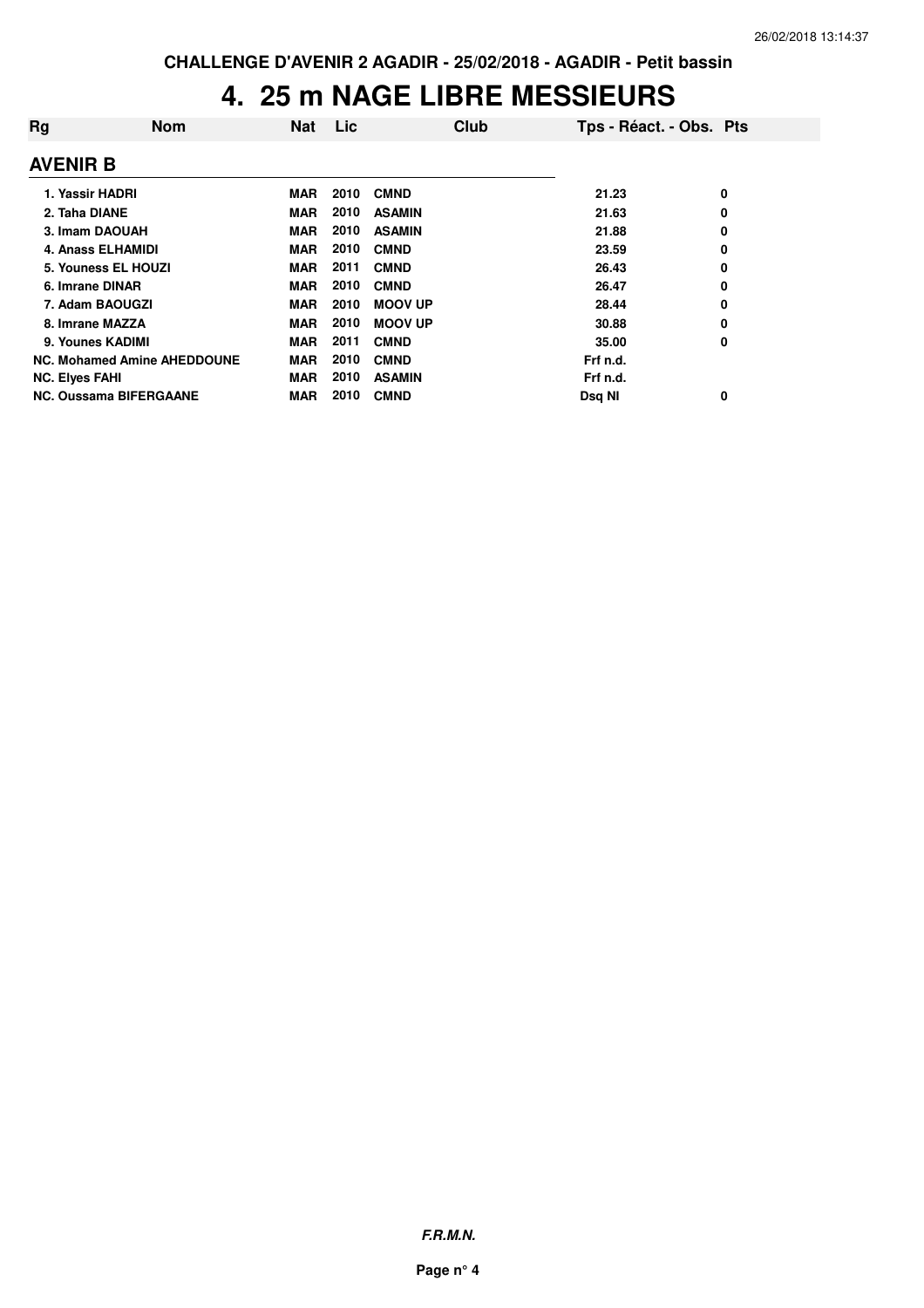### **5. 50 m NAGE LIBRE DAMES**

| Rg                       | <b>Nom</b>            | Nat        | Lic  | Club           | Tps - Réact. - Obs. Pts |     |
|--------------------------|-----------------------|------------|------|----------------|-------------------------|-----|
| <b>AVENIR A</b>          |                       |            |      |                |                         |     |
| 1. Marwa HINDI           |                       | <b>MAR</b> | 2009 | <b>ASAMIN</b>  | 49.18                   | 112 |
| 2. Rime CHARI            |                       | <b>MAR</b> | 2009 | <b>MOOV UP</b> | 49.58                   | 109 |
|                          | 3. Aroua TOUGHZANE    | <b>MAR</b> | 2009 | <b>CMND</b>    | 1:02.03                 | 56  |
|                          | 4. Hajar MOUBAL       | <b>MAR</b> | 2009 | <b>ASAMIN</b>  | 1:08.28                 | 41  |
| 5. Sara TABIT            |                       | <b>MAR</b> | 2009 | <b>ASAMIN</b>  | 1:08.55                 | 41  |
|                          | 6. Fatima SILVA PINTO | <b>MAR</b> | 2009 | <b>ASAMIN</b>  | 1:10.42                 | 38  |
|                          | 7. Rime ZERIOUH       | <b>MAR</b> | 2009 | <b>ASAMIN</b>  | 1:24.10                 | 22  |
| <b>NC. Aya LAQTIB</b>    |                       | <b>MAR</b> | 2009 | <b>MOOV UP</b> | Frf n.d.                |     |
| <b>NC. Asmaa BAKARI</b>  |                       | <b>MAR</b> | 2009 | <b>CMND</b>    | Frf n.d.                |     |
| <b>NC. Ghita SAMLALI</b> |                       | <b>MAR</b> | 2009 | <b>CMND</b>    | Frf n.d.                |     |
| <b>NC. Aya OUTALEB</b>   |                       | <b>MAR</b> | 2009 | <b>ASAMIN</b>  | Dsq NI                  | 0   |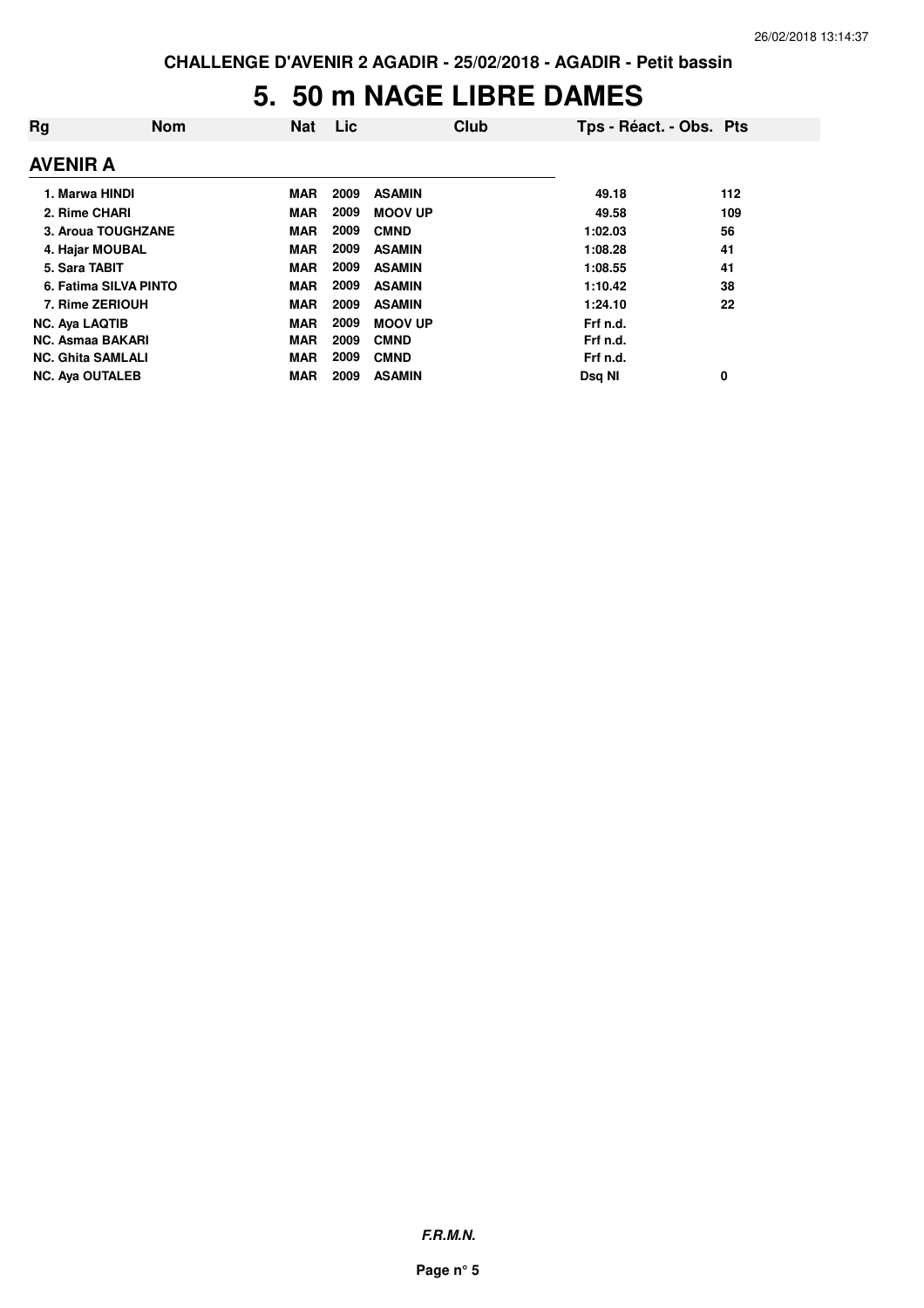### **6. 50 m NAGE LIBRE MESSIEURS**

| Rg                | <b>Nom</b>                        | <b>Nat</b> | Lic  | Club           | Tps - Réact. - Obs. Pts |     |
|-------------------|-----------------------------------|------------|------|----------------|-------------------------|-----|
| <b>AVENIR A</b>   |                                   |            |      |                |                         |     |
|                   | 1. Ziad BOUCHIKHA                 | <b>MAR</b> | 2009 | <b>CMND</b>    | 40.75                   | 135 |
|                   | 2. Mohamed Taha FAGOUL            | <b>MAR</b> | 2009 | <b>MOOV UP</b> | 45.80                   | 95  |
|                   | 3. Adam IDHSSAIN                  | <b>MAR</b> | 2009 | <b>CMND</b>    | 51.26                   | 67  |
| 4. Adam HANDA     |                                   | <b>MAR</b> | 2009 | <b>ASAMIN</b>  | 52.87                   | 61  |
|                   | 5. Youssef ABIDAR                 | <b>MAR</b> | 2009 | <b>ASAMIN</b>  | 54.00                   | 58  |
|                   | 6. Anas BOUCHABA                  | <b>MAR</b> | 2009 | <b>CMND</b>    | 54.39                   | 56  |
|                   | 7. Yahya EL OUAHABI               | <b>MAR</b> | 2009 | <b>CMND</b>    | 54.76                   | 55  |
|                   | 8. Ahmed Amine LOUBI              | <b>MAR</b> | 2009 | <b>CMND</b>    | 55.60                   | 53  |
| 9. Hamza AIT BIHI |                                   | <b>MAR</b> | 2009 | <b>ASAMIN</b>  | 55.88                   | 52  |
|                   | 9. Ali IDRISSI KHALDI             | <b>MAR</b> | 2009 | <b>CMND</b>    | 55.88                   | 52  |
|                   | 11. Reda ERROUKHOU                | <b>MAR</b> | 2009 | <b>CMND</b>    | 55.99                   | 52  |
| 12. Adam AMJJOUD  |                                   | <b>MAR</b> | 2009 | <b>ASAMIN</b>  | 56.10                   | 51  |
| 13. Ismail BELHAJ |                                   | <b>MAR</b> | 2009 | <b>CMND</b>    | 56.16                   | 51  |
| 14. Yassine AZIZ  |                                   | <b>MAR</b> | 2009 | <b>ASAMIN</b>  | 57.38                   | 48  |
| 15. Omar HAJJAJ   |                                   | <b>MAR</b> | 2009 | <b>MOOV UP</b> | 58.64                   | 45  |
|                   | <b>16. Saif Alislam BENTOUNSI</b> | <b>MAR</b> | 2009 | <b>ASAMIN</b>  | 1:02.78                 | 36  |
|                   | <b>NC. Jawad FARDAOUI</b>         | <b>MAR</b> | 2009 | <b>ASAMIN</b>  | Frf n.d.                |     |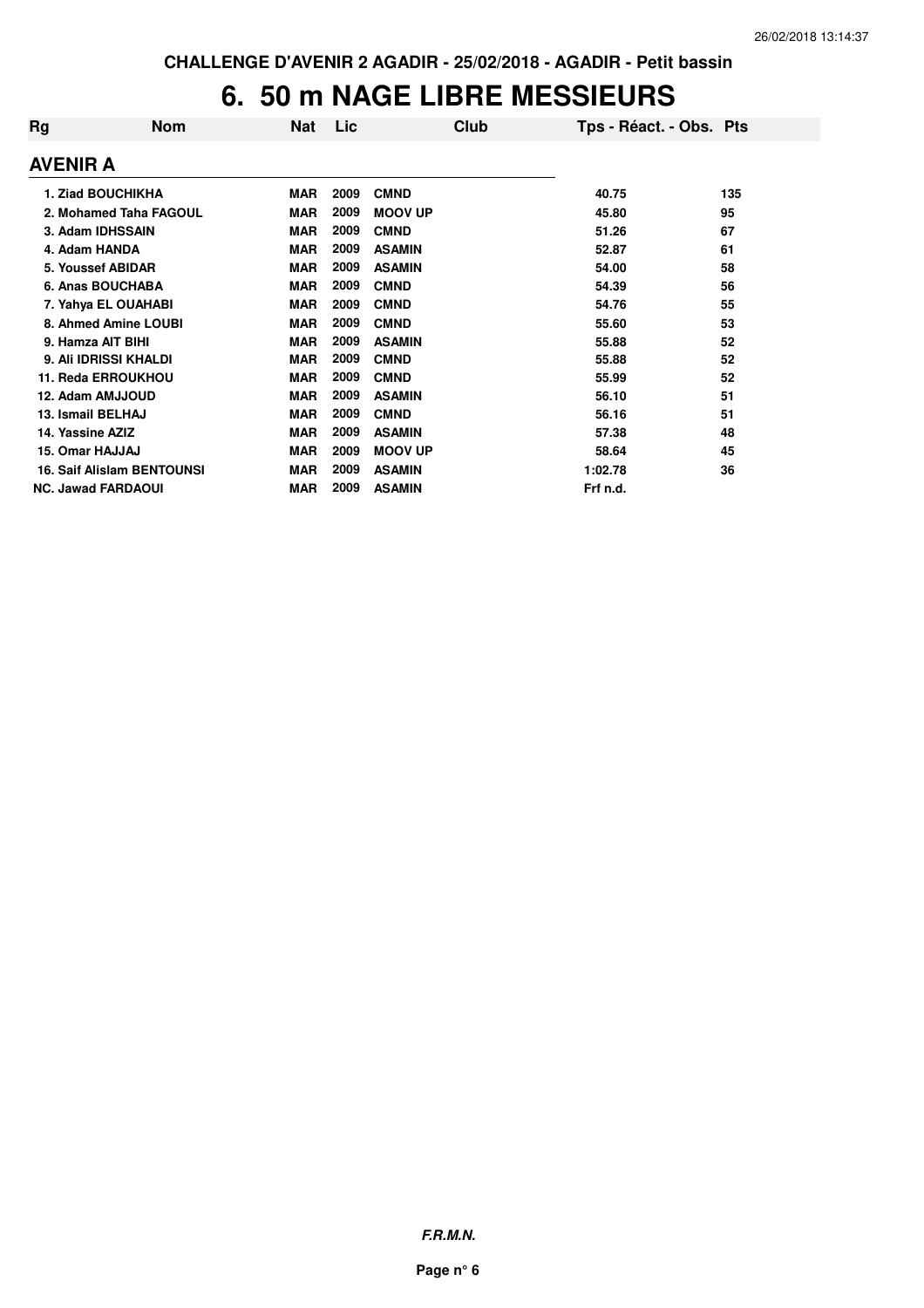## **7. 25 m BRASSE DAMES**

| Ra                       | <b>Nom</b>                 | <b>Nat</b> | <b>Lic</b> | Club           | Tps - Réact. - Obs. Pts |   |
|--------------------------|----------------------------|------------|------------|----------------|-------------------------|---|
| <b>AVENIR B</b>          |                            |            |            |                |                         |   |
|                          | <b>1. Chainez MAHJOUBI</b> | <b>MAR</b> | 2010       | <b>ASAMIN</b>  | 30.02                   | 0 |
| 2. Wifag SAOUI           |                            | <b>MAR</b> | 2010       | <b>ASAMIN</b>  | 31.86                   | 0 |
| 3. Nihad ABBOU           |                            | <b>MAR</b> | 2010       | <b>CMND</b>    | 39.48                   | 0 |
| 4. Hana HMIK             |                            | <b>MAR</b> | 2010       | <b>MOOV UP</b> | 49.68                   | 0 |
| 5. Nour LAQTIB           |                            | <b>MAR</b> | 2010       | <b>MOOV UP</b> | 53.56                   | 0 |
| <b>NC. Maroua DAOUDI</b> |                            | <b>MAR</b> | 2010       | <b>MOOV UP</b> | Dsg NI                  | 0 |
|                          |                            |            |            |                |                         |   |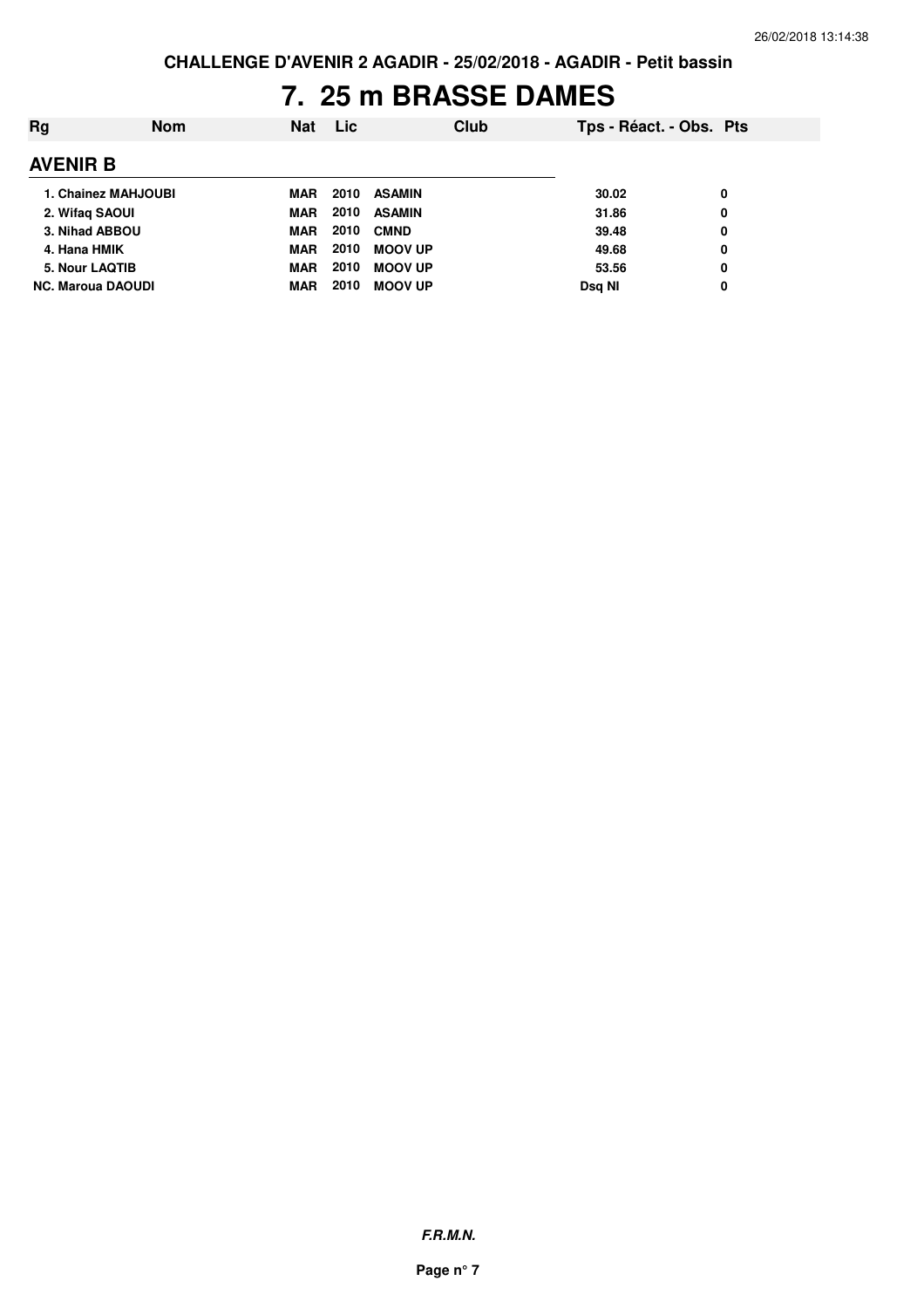### **8. 25 m BRASSE MESSIEURS**

| Rg              | <b>Nom</b>            | <b>Nat</b> | <b>Lic</b> | Club           | Tps - Réact. - Obs. Pts |   |
|-----------------|-----------------------|------------|------------|----------------|-------------------------|---|
| <b>AVENIR B</b> |                       |            |            |                |                         |   |
| 1. Taha DIANE   |                       | MAR        | 2010       | <b>ASAMIN</b>  | 24.84                   | 0 |
|                 | 2. Jad Imrane OURTANE | <b>MAR</b> | 2010       | <b>CMND</b>    | 27.70                   | 0 |
|                 | 3. Imam DAOUAH        | <b>MAR</b> | 2010       | <b>ASAMIN</b>  | 29.54                   | 0 |
|                 | 4. Yassir HADRI       | <b>MAR</b> | 2010       | <b>CMND</b>    | 33.64                   | 0 |
|                 | 5. Adam BAOUGZI       | <b>MAR</b> | 2010       | <b>MOOV UP</b> | 36.13                   | 0 |
|                 | 6. Omar KADIMI        | <b>MAR</b> | 2011       | <b>CMND</b>    | 36.62                   | 0 |
|                 | 7. Anass ELHAMIDI     | MAR        | 2010       | <b>CMND</b>    | 37.47                   | 0 |
|                 |                       |            |            |                |                         |   |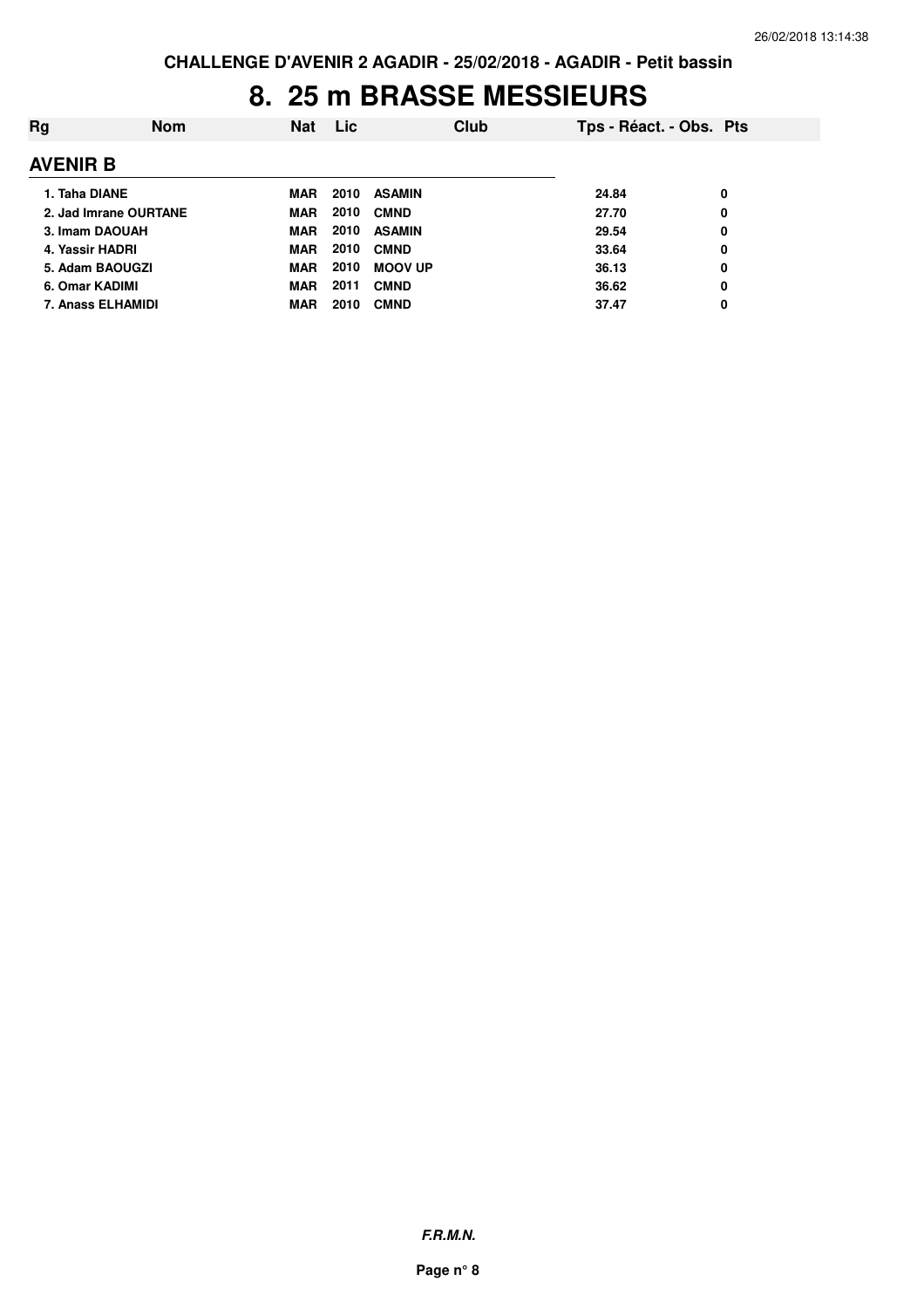# **9. 50 m BRASSE DAMES**

| Rg                | <b>Nom</b> | <b>Nat</b> | <b>Lic</b> |                | Club | Tps - Réact. - Obs. Pts |     |
|-------------------|------------|------------|------------|----------------|------|-------------------------|-----|
| <b>AVENIR A</b>   |            |            |            |                |      |                         |     |
| 1. Aya OUTALEB    |            | MAR        | 2009       | <b>ASAMIN</b>  |      | 58.56                   | 132 |
| 2. Marwa HINDI    |            | <b>MAR</b> | 2009       | <b>ASAMIN</b>  |      | 59.72                   | 124 |
| 3. Sara TABIT     |            | <b>MAR</b> | 2009       | <b>ASAMIN</b>  |      | 1:06.20                 | 91  |
| 4. Lobna CHOUDIRI |            | <b>MAR</b> | 2009       | <b>MOOV UP</b> |      | 1:18.29                 | 55  |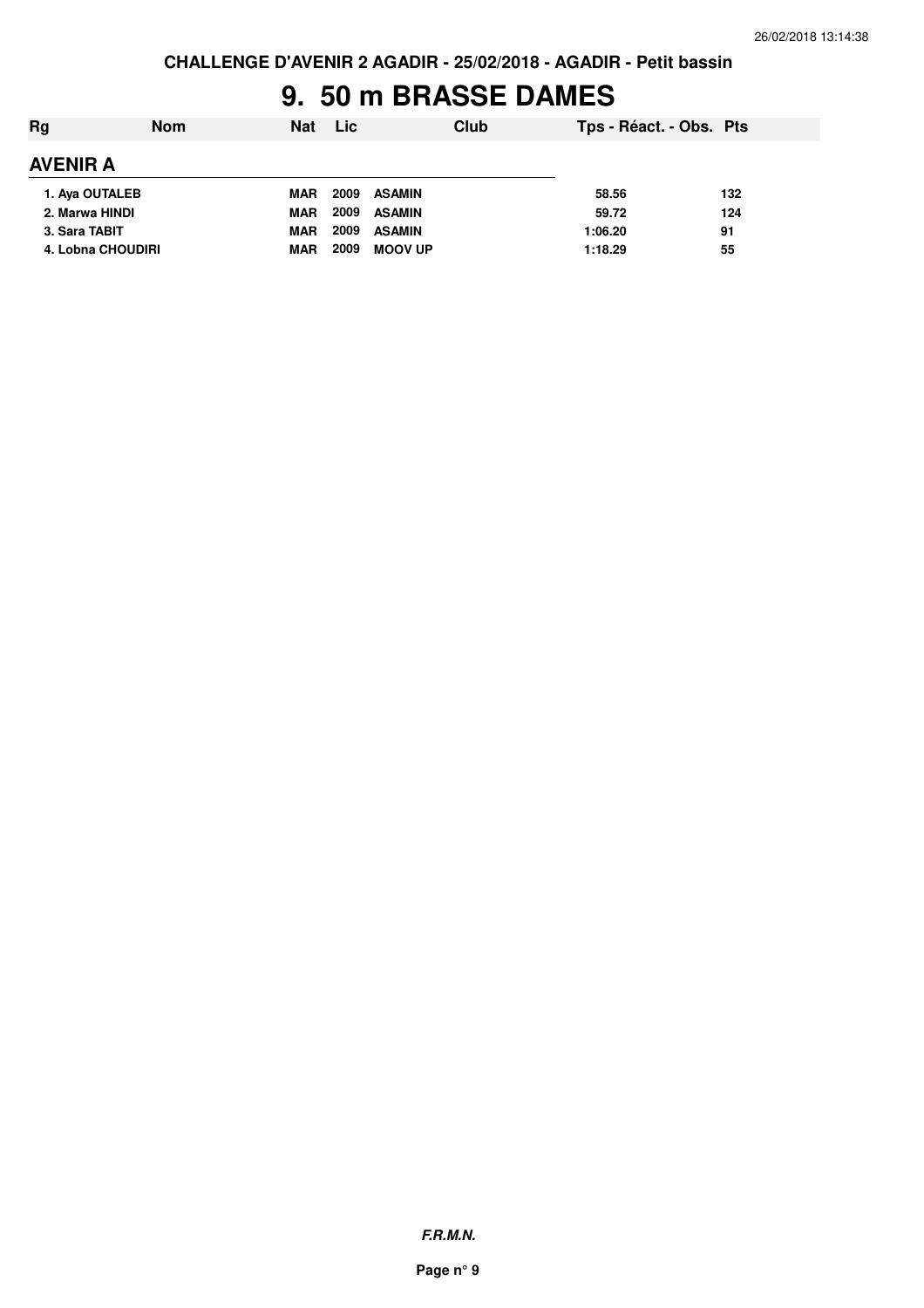**CHALLENGE D'AVENIR 2 AGADIR - 25/02/2018 - AGADIR - Petit bassin**

#### **10. 50 m BRASSE MESSIEURS**

| Rg                      | <b>Nom</b> | <b>Nat</b> | Lic                   | Club | Tps - Réact. - Obs. Pts |    |
|-------------------------|------------|------------|-----------------------|------|-------------------------|----|
| <b>AVENIR A</b>         |            |            |                       |      |                         |    |
| 1. Adam AMJJOUD         |            | <b>MAR</b> | 2009<br>ASAMIN        |      | 1:16.62                 | 42 |
| <b>NC. Yassine AZIZ</b> |            | <b>MAR</b> | 2009<br><b>ASAMIN</b> |      | Frf n.d.                |    |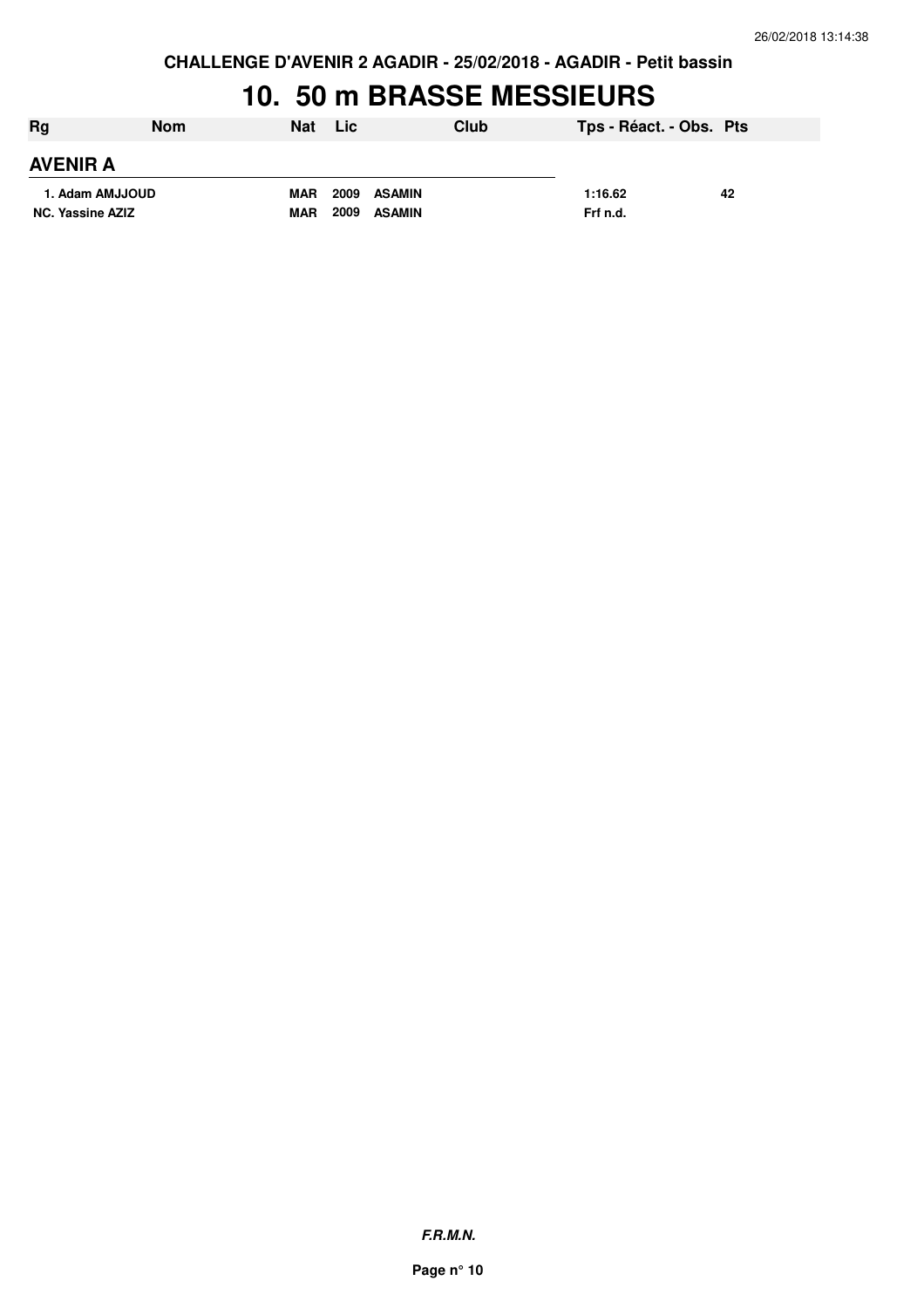# **11. 25 m DOS DAMES**

| Rg              | <b>Nom</b>                   | Nat        | Lic  | Club           | Tps - Réact. - Obs. Pts |   |
|-----------------|------------------------------|------------|------|----------------|-------------------------|---|
| <b>AVENIR B</b> |                              |            |      |                |                         |   |
|                 | 1. Wifaq SAOUI               | <b>MAR</b> | 2010 | <b>ASAMIN</b>  | 25.53                   | 0 |
|                 | 2. Nihad ABBOU               | <b>MAR</b> | 2010 | <b>CMND</b>    | 28.38                   | 0 |
|                 | 3. Chainez MAHJOUBI          | <b>MAR</b> | 2010 | <b>ASAMIN</b>  | 28.41                   | 0 |
|                 | 4. Saloua FATIH              | <b>MAR</b> | 2010 | <b>ASAMIN</b>  | 29.69                   | 0 |
|                 | 5. Israe AMROUNE             | <b>MAR</b> | 2010 | <b>ASAMIN</b>  | 32.05                   | 0 |
|                 | 6. Manal EL AISSARI          | <b>MAR</b> | 2011 | <b>ASAMIN</b>  | 32.25                   | 0 |
|                 | 7. Abir BAQQALI HASSANI      | <b>MAR</b> | 2010 | <b>MOOV UP</b> | 32.72                   | 0 |
|                 | 8. Yasmine EL KADIRI         | <b>MAR</b> | 2011 | <b>ASAMIN</b>  | 33.28                   | 0 |
|                 | 9. Narjis EL KADIRI          | <b>MAR</b> | 2011 | <b>ASAMIN</b>  | 36.10                   | 0 |
| 10. Rihab HINDI |                              | <b>MAR</b> | 2011 | <b>ASAMIN</b>  | 38.06                   | 0 |
| 11. Hana HMIK   |                              | <b>MAR</b> | 2010 | <b>MOOV UP</b> | 40.96                   | 0 |
|                 | 12. Meryam BENKHADDAH        | <b>MAR</b> | 2010 | <b>ASAMIN</b>  | 41.05                   | 0 |
|                 | 13. Aatae LAGHMARI           | <b>MAR</b> | 2010 | <b>MOOV UP</b> | 41.94                   | 0 |
|                 | <b>14. Mariam DIDOUCH</b>    | <b>MAR</b> | 2010 | <b>ASAMIN</b>  | 42.04                   | 0 |
|                 | <b>NC. Marwa OULEDDAHHOU</b> | <b>MAR</b> | 2010 | <b>ASAMIN</b>  | Frf n.d.                |   |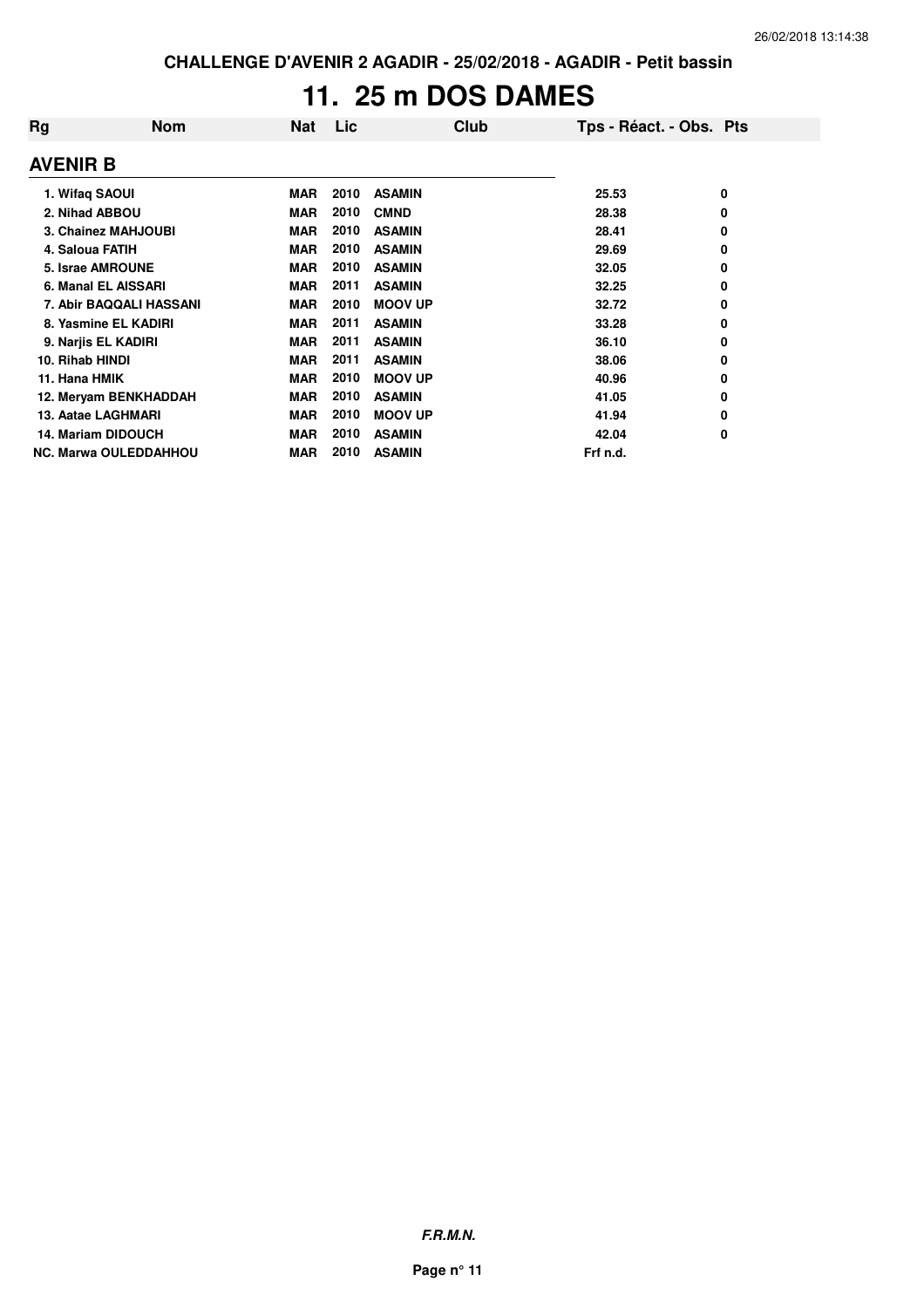## **12. 25 m DOS MESSIEURS**

| Rg              | <b>Nom</b>                         | Nat        | Lic. |                | <b>Club</b> | Tps - Réact. - Obs. Pts |   |
|-----------------|------------------------------------|------------|------|----------------|-------------|-------------------------|---|
| <b>AVENIR B</b> |                                    |            |      |                |             |                         |   |
|                 | 1. Jad Imrane OURTANE              | <b>MAR</b> | 2010 | <b>CMND</b>    |             | 28.52                   | 0 |
|                 | 2. Imrane MAZZA                    | <b>MAR</b> | 2010 | <b>MOOV UP</b> |             | 30.00                   | 0 |
|                 | 3. Imrane DINAR                    | <b>MAR</b> | 2010 | <b>CMND</b>    |             | 30.37                   | 0 |
|                 | 4. Youness EL HOUZI                | <b>MAR</b> | 2011 | <b>CMND</b>    |             | 31.32                   | 0 |
| 5. Elyes FAHI   |                                    | <b>MAR</b> | 2010 | <b>ASAMIN</b>  |             | 33.82                   | 0 |
|                 | 6. Younes KADIMI                   | <b>MAR</b> | 2011 | <b>CMND</b>    |             | 43.50                   | 0 |
| 7. Omar KADIMI  |                                    | <b>MAR</b> | 2011 | <b>CMND</b>    |             | 48.28                   | 0 |
|                 | <b>NC. Mohamed Amine AHEDDOUNE</b> | <b>MAR</b> | 2010 | <b>CMND</b>    |             | Frf n.d.                |   |
|                 | <b>NC. Oussama BIFERGAANE</b>      | <b>MAR</b> | 2010 | <b>CMND</b>    |             | Frf n.d.                |   |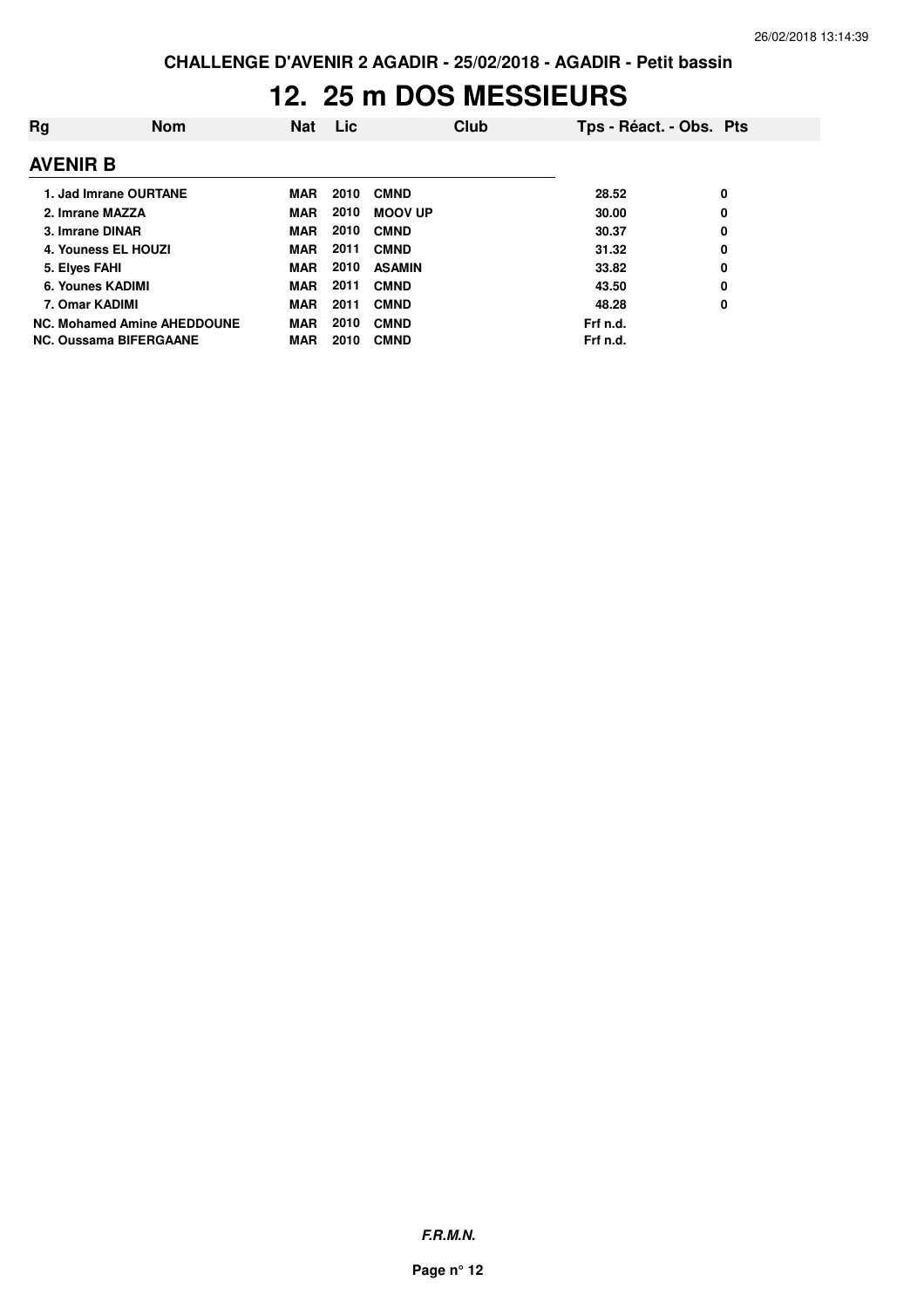**CHALLENGE D'AVENIR 2 AGADIR - 25/02/2018 - AGADIR - Petit bassin**

# **13. 50 m DOS DAMES**

| Rg                    | <b>Nom</b> | <b>Nat</b> | Lic  | Club           | Tps - Réact. - Obs. Pts |    |
|-----------------------|------------|------------|------|----------------|-------------------------|----|
| <b>AVENIR A</b>       |            |            |      |                |                         |    |
| 1. Rime CHARI         |            | <b>MAR</b> | 2009 | <b>MOOV UP</b> | 1:06.63                 | 66 |
| 2. Hajar MOUBAL       |            | <b>MAR</b> | 2009 | <b>ASAMIN</b>  | 1:07.72                 | 63 |
| 3. Lobna CHOUDIRI     |            | <b>MAR</b> | 2009 | <b>MOOV UP</b> | 1:14.33                 | 48 |
| 4. Fatima SILVA PINTO |            | <b>MAR</b> | 2009 | <b>ASAMIN</b>  | 1:15.06                 | 46 |
| 5. Rime ZERIOUH       |            | <b>MAR</b> | 2009 | <b>ASAMIN</b>  | 1:22.86                 | 34 |
| <b>NC. Ava LAQTIB</b> |            | <b>MAR</b> | 2009 | <b>MOOV UP</b> | Frf n.d.                |    |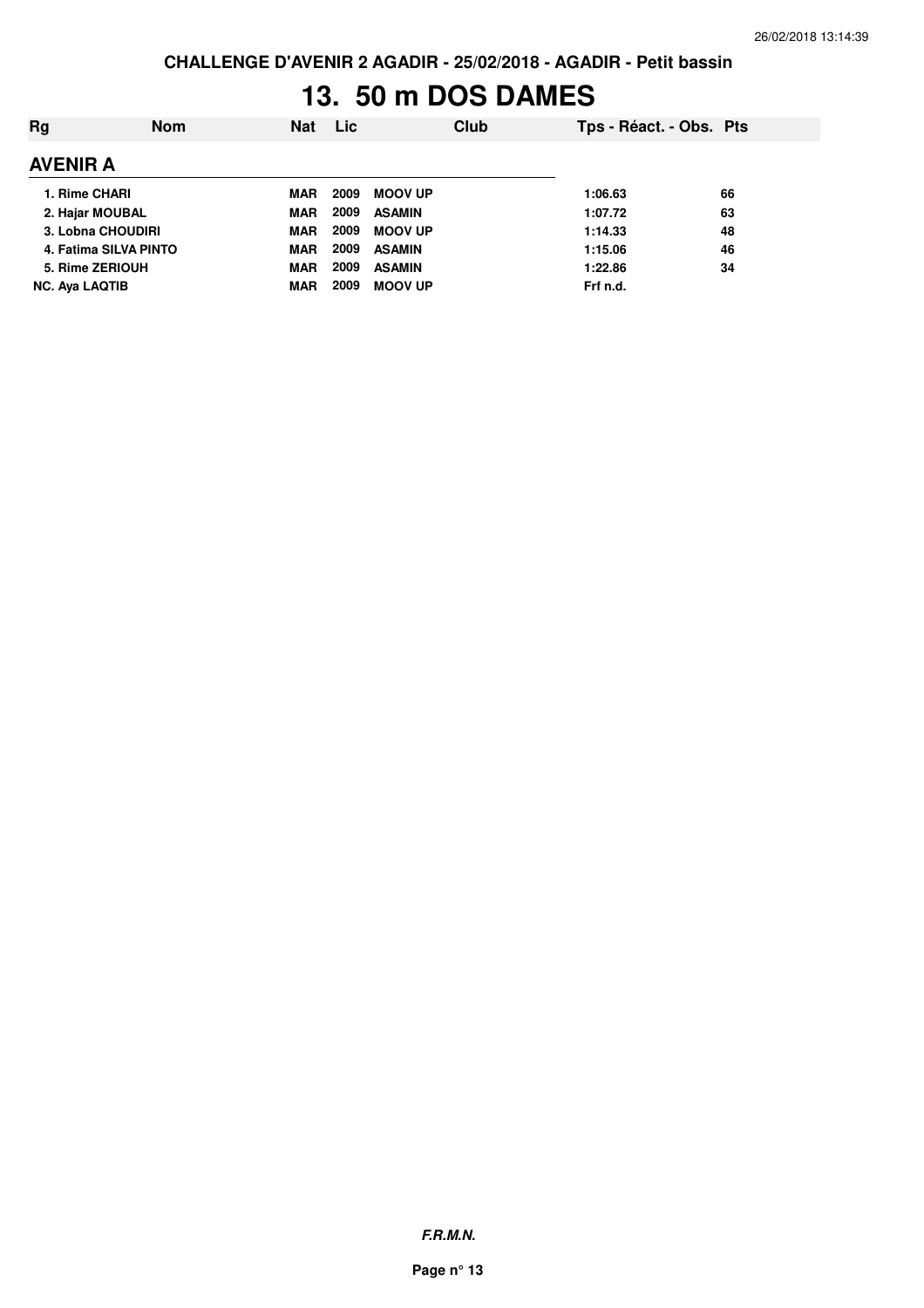## **14. 50 m DOS MESSIEURS**

| Rg                        | <b>Nom</b> | <b>Nat</b> | Lic  |                | Club | Tps - Réact. - Obs. Pts |    |
|---------------------------|------------|------------|------|----------------|------|-------------------------|----|
| <b>AVENIR A</b>           |            |            |      |                |      |                         |    |
| 1. Mohamed Taha FAGOUL    |            | MAR        | 2009 | <b>MOOV UP</b> |      | 57.81                   | 71 |
| 2. Aamr AKROUD            |            | <b>MAR</b> | 2009 | <b>ASAMIN</b>  |      | 1:02.88                 | 55 |
| 3. Adam HANDA             |            | <b>MAR</b> | 2009 | <b>ASAMIN</b>  |      | 1:05.56                 | 49 |
| 4. Hamza AIT BIHI         |            | MAR        | 2009 | <b>ASAMIN</b>  |      | 1:06.10                 | 48 |
| 5. Saif Alislam BENTOUNSI |            | <b>MAR</b> | 2009 | <b>ASAMIN</b>  |      | 1:15.79                 | 31 |
| <b>NC. Jawad FARDAOUI</b> |            | <b>MAR</b> | 2009 | <b>ASAMIN</b>  |      | Frf n.d.                |    |
| <b>NC. Youssef ABIDAR</b> |            | <b>MAR</b> | 2009 | <b>ASAMIN</b>  |      | Dsg NI                  | 0  |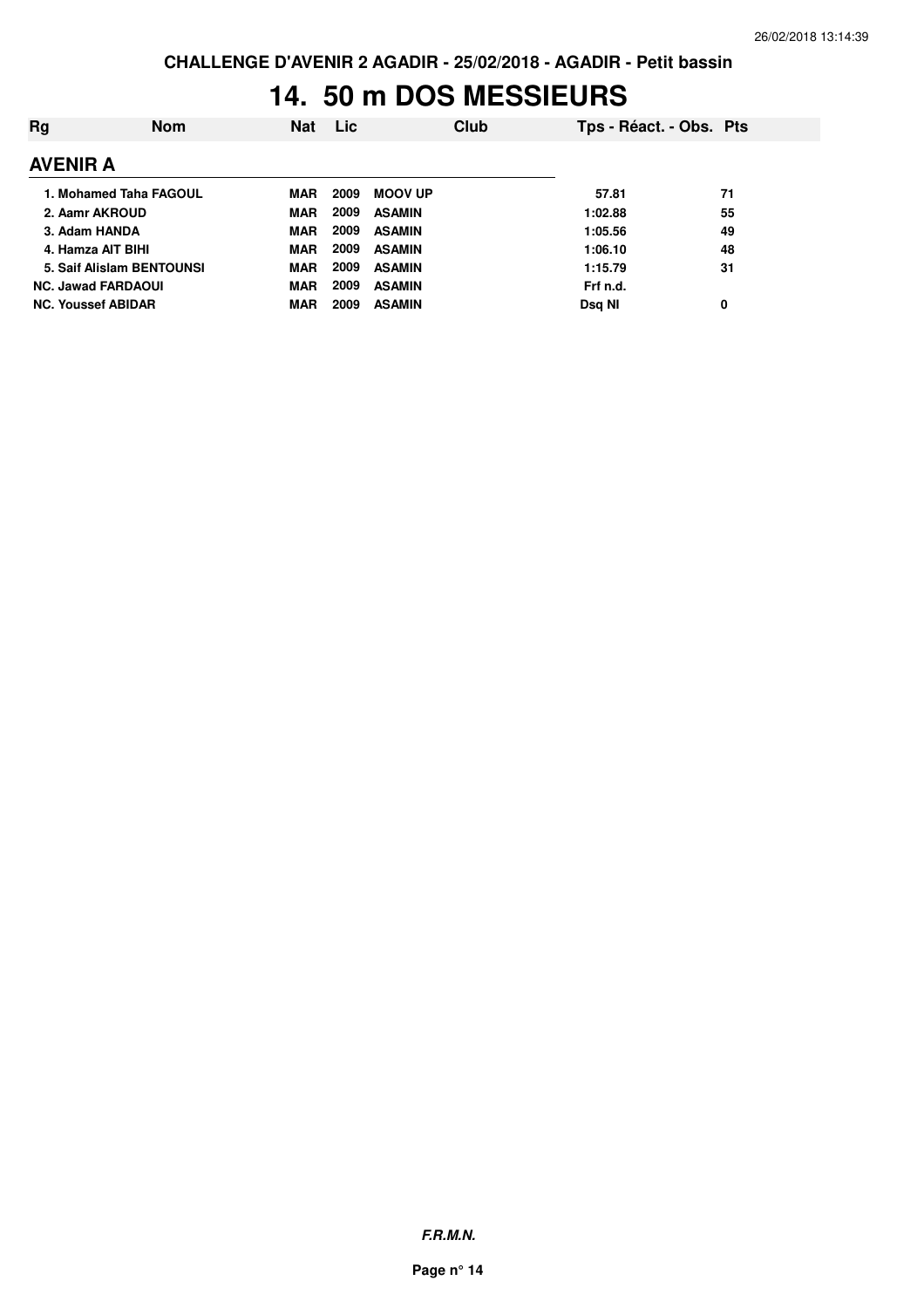### **15. 4 x 25 m NAGE LIBRE DAMES**

|                           | <b>Nat</b>                                                                                                                                                                                 | Lic                                    | <b>Club</b>    | Tps - Réact. - Obs. Pts |   |
|---------------------------|--------------------------------------------------------------------------------------------------------------------------------------------------------------------------------------------|----------------------------------------|----------------|-------------------------|---|
|                           |                                                                                                                                                                                            |                                        |                |                         |   |
|                           | <b>MAR</b>                                                                                                                                                                                 | 2009                                   | <b>ASAMIN</b>  | 1:55.64                 | 0 |
| <b>Hajar MOUBAL</b>       |                                                                                                                                                                                            | 2009                                   | <b>ASAMIN</b>  |                         | 0 |
| Aya OUTALEB               |                                                                                                                                                                                            | 2009                                   | <b>ASAMIN</b>  |                         | 0 |
| <b>Fatima SILVA PINTO</b> |                                                                                                                                                                                            | 2009                                   | <b>ASAMIN</b>  |                         | 0 |
|                           |                                                                                                                                                                                            |                                        |                |                         |   |
|                           | MAR                                                                                                                                                                                        | 2010                                   | <b>ASAMIN</b>  | 1:48.94                 | 0 |
|                           | MAR                                                                                                                                                                                        | 2010                                   | <b>ASAMIN</b>  |                         | 0 |
|                           | <b>MAR</b>                                                                                                                                                                                 | 2010                                   | <b>ASAMIN</b>  |                         | 0 |
|                           | <b>MAR</b>                                                                                                                                                                                 | 2011                                   | <b>ASAMIN</b>  |                         | 0 |
|                           | <b>MAR</b>                                                                                                                                                                                 | 2010                                   | <b>MOOV UP</b> | 2:05.94                 | 0 |
|                           | <b>MAR</b>                                                                                                                                                                                 | 2010                                   | <b>MOOV UP</b> |                         | 0 |
|                           | <b>MAR</b>                                                                                                                                                                                 | 2010                                   | <b>MOOV UP</b> |                         | 0 |
|                           | <b>MAR</b>                                                                                                                                                                                 | 2010                                   | <b>MOOV UP</b> |                         | 0 |
|                           | <b>Nom</b><br>1. Israe AMROUNE<br><b>Meryam BENKHADDAH</b><br><b>Mariam DIDOUCH</b><br><b>Manal EL AISSARI</b><br>2. Abir BAQQALI HASSANI<br><b>Maroua DAOUDI</b><br><b>Aatae LAGHMARI</b> | <b>MAR</b><br><b>MAR</b><br><b>MAR</b> |                |                         |   |